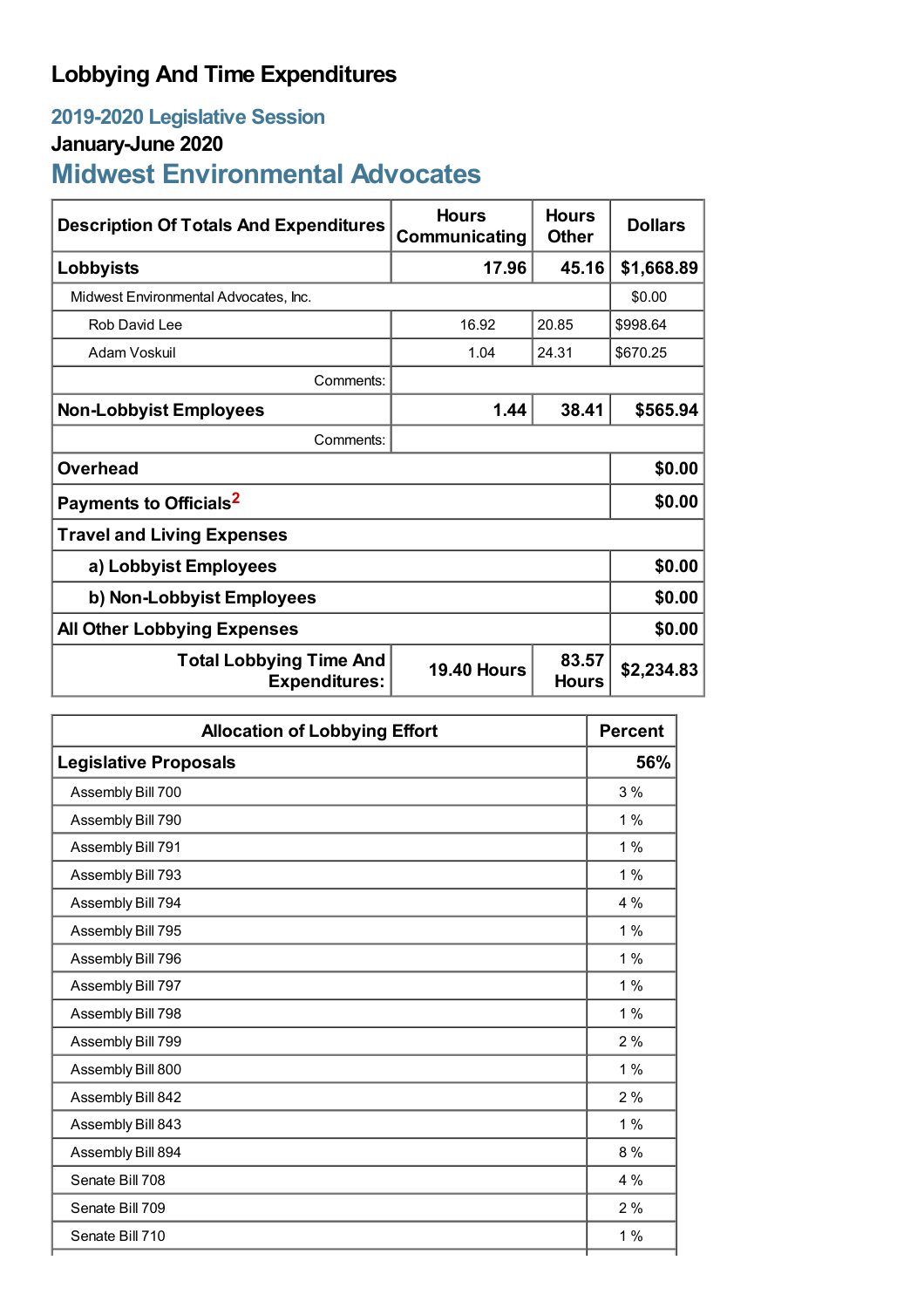| Senate Bill 711                                                                                                                                                                                                                                                                                                                                            | 1%   |
|------------------------------------------------------------------------------------------------------------------------------------------------------------------------------------------------------------------------------------------------------------------------------------------------------------------------------------------------------------|------|
| Senate Bill 715                                                                                                                                                                                                                                                                                                                                            | 1%   |
| Senate Bill 716                                                                                                                                                                                                                                                                                                                                            | 1%   |
| Senate Bill 718                                                                                                                                                                                                                                                                                                                                            | 1%   |
| Senate Bill 722                                                                                                                                                                                                                                                                                                                                            | 1%   |
| Senate Bill 723                                                                                                                                                                                                                                                                                                                                            | 1%   |
| Senate Bill 725                                                                                                                                                                                                                                                                                                                                            | 1%   |
| Senate Bill 772                                                                                                                                                                                                                                                                                                                                            | 3 %  |
| Senate Bill 773                                                                                                                                                                                                                                                                                                                                            | 3%   |
| Senate Bill 808                                                                                                                                                                                                                                                                                                                                            | 8%   |
| <b>Budget Bill Subjects</b>                                                                                                                                                                                                                                                                                                                                | 0%   |
| <b>Administrative Rulemaking Proceedings</b>                                                                                                                                                                                                                                                                                                               | 30%  |
| Numerical standards to minimize the concentration of polluting substances in<br>groundwater                                                                                                                                                                                                                                                                | 10 % |
| Surface water quality criteria and analytical methods for poly- and perfluoroalkyl<br>substances (PFAS) including PFOS, PFOA, and any other PFAS for the purpose<br>of protecting public health, and the procedures in the Wisconsin Pollutant<br>Discharge Elimination System ("WPDES") permitting program to implement the<br>new water quality criteria | 10 % |
| The promulgation of new drinking water maximum contaminant levels for Per- and<br>Polyfluoroalkyl Substances (PFAS) including Perfluorooctanesulfonic acid (PFOS)<br>and Perfluorooctanoic acid (PFOA)                                                                                                                                                     | 10 % |
| <b>Topics Not Yet Assigned A Bill Or Rule Number</b>                                                                                                                                                                                                                                                                                                       | 13%  |
| State agencies should cross reference databases of historic landfills, with<br>databases on private wells, and focus on testing wells near those areas. Would<br>increase protections for rural populations not connected to public water supply<br>systems                                                                                                | 1%   |
| State agencies should explore the availability of and work to develop low-cost<br>PFAS screening tests. Leading to more frequent and widespread testing to identify<br>and investigate contaminated sites.                                                                                                                                                 | 1%   |
| State agencies should continue to work collaboratively with toxicologists and<br>engineers to understand the best methods for removing PFAS from the<br>environment. Funding research efforts and support those efforts by publicizing<br>results.                                                                                                         | 1%   |
| DNR should fully exercise its authorities to require full site investigations of known<br>contaminated sites. DNR should require a site investigation work plan within 60<br>days, and a commence the field investigation 90 days after that.                                                                                                              | 1%   |
| DNR should develop its regulation about disposal with an eye toward developing<br>disposal standards for other products that contain other PFAS aside from<br>intentionally added fire-fighting foams.                                                                                                                                                     | 1%   |
| In its regulations promulgated pursuant to the recently passed bill to address<br>fluorinated fire-fighting foams, DNR should clearly define what is meant by<br>"intentionally added PFAS" to ensure that no such foams are used across the state                                                                                                         | 1%   |
| Wisconsin should join recent citizen calls to petition EPA to list certain PFAS as<br>hazardous waste under RCRA, triggering listed compound designation under<br><b>CERCLA</b>                                                                                                                                                                            | 1%   |
| DNR should regulate airborne PFAS under its existing authorities, designate them<br>as air contaminants, and seek to limit PFAS exposure by requiring incinerators in<br>Wisconsin to reduce or eliminate PFAS emissions.                                                                                                                                  | 1%   |
| DNR and DNS should review existing science on whether other PFAS aside from<br>PFOA and PFOS are harmful to human health and begin groundwork for future rule-<br>makings.                                                                                                                                                                                 | 1%   |
| Wisconsin should not allow PFAS to be manufactured in the state, including<br>through GenX technology.                                                                                                                                                                                                                                                     | 1%   |